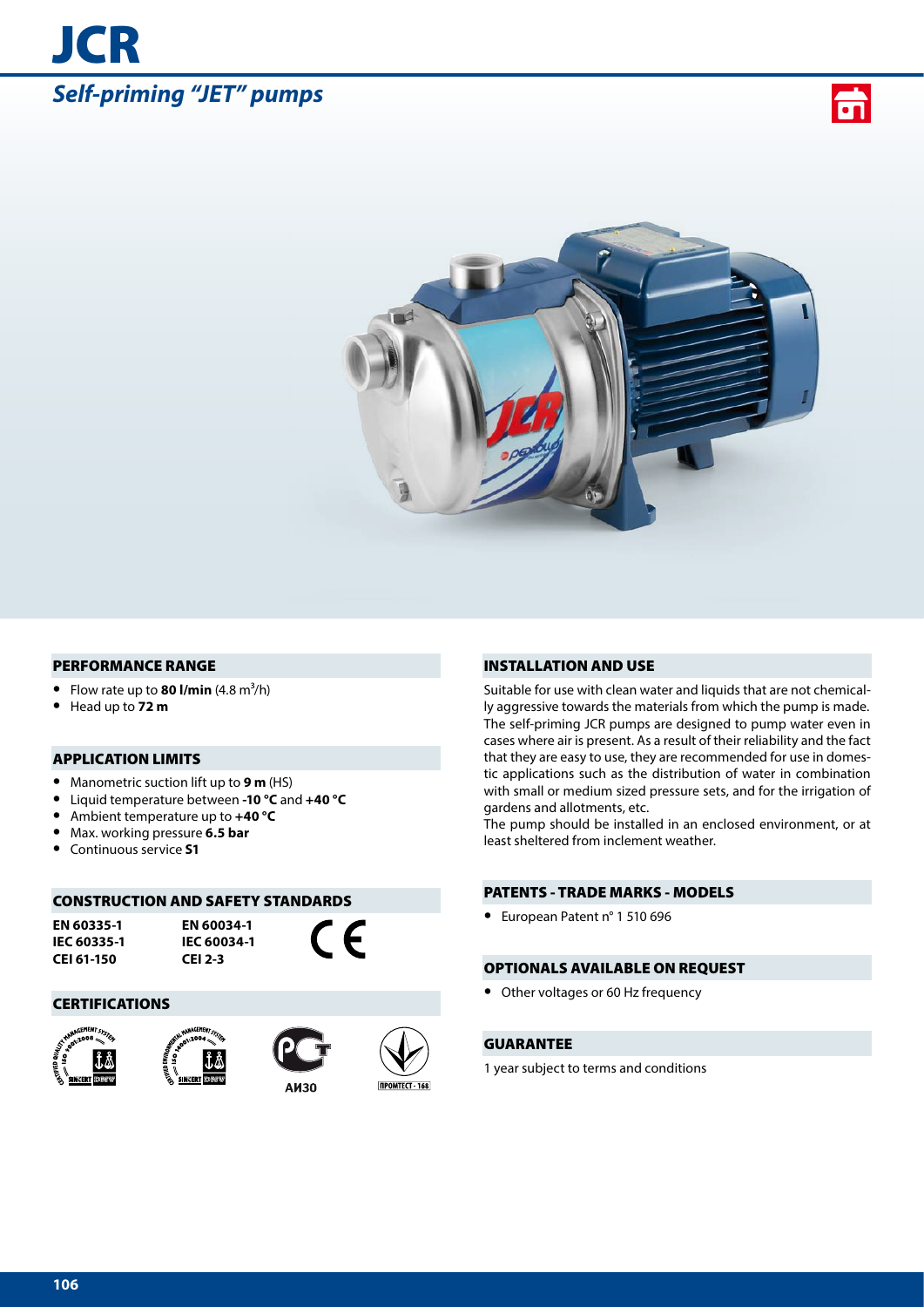



|                 | <b>MODEL</b>            |      | <b>POWER</b> | $m^3/h$         | $\Omega$    | 0.3 | 0.6 | 0.9 | 1.2 | 1.5  | 1.8 | 2.1 | 2.4 | 3.0 | 3.6 | 4.2 | 4.8 |
|-----------------|-------------------------|------|--------------|-----------------|-------------|-----|-----|-----|-----|------|-----|-----|-----|-----|-----|-----|-----|
| Single-phase    | Three-phase             | kW   | НP           | O<br>l/min      | $\mathbf 0$ | 5   | 10  | 15  | 20  | 25   | 30  | 35  | 40  | 50  | 60  | 70  | 80  |
| <b>JCRm 1C</b>  |                         | 0.37 | 0.50         |                 | 35          | 32  | 27  | 24  | 21  | 19   | 17  | 16  | 15  | 13  |     |     |     |
| JCRm 1B         | <b>JCR 1B</b>           | 0.50 | 0.70         |                 | 41          | 36  | 31  | 27  | 24  | 22   | 20  | 19  | 17  | 15  |     |     |     |
| <b>JCRm 1A</b>  | <b>JCR<sub>1</sub>A</b> | 0.60 | 0.85         |                 | 47          | 42  | 38  | 34  | 31  | 28.5 | 26  | 24  | 22  | 19  |     |     |     |
| <b>JCRm 10H</b> | <b>JCR 10H</b>          | 0.75 |              | <b>H</b> metres | 56          | 50  | 45  | 41  | 37  | 33   | 30  | 27  | 25  | 22  |     |     |     |
| JCRm 15H        | <b>JCR 15H</b>          | 1.1  | 1.5          |                 | 72          | 67  | 61  | 56  | 51  | 47   | 43  | 40  | 37  | 32  |     |     |     |
| JCRm 10M        | <b>JCR 10M</b>          | 0.75 |              |                 | 46          | 44  | 41  | 39  | 37  | 35   | 32  | 30  | 28  | 25  | 22  | 21  | 19  |
| JCRm 15M        | <b>JCR 15M</b>          | 1.1  | 1.5          |                 | 55          | 53  | 50  | 48  | 46  | 43   | 41  | 39  | 37  | 34  | 31  | 29  | 27  |

**Q** = Flow rate **H** = Total manometric head **HS** = Suction height Tolerance of characteristic curves in compliance with EN ISO 9906 Grade 3.

## INSTALLATION EXAMPLE

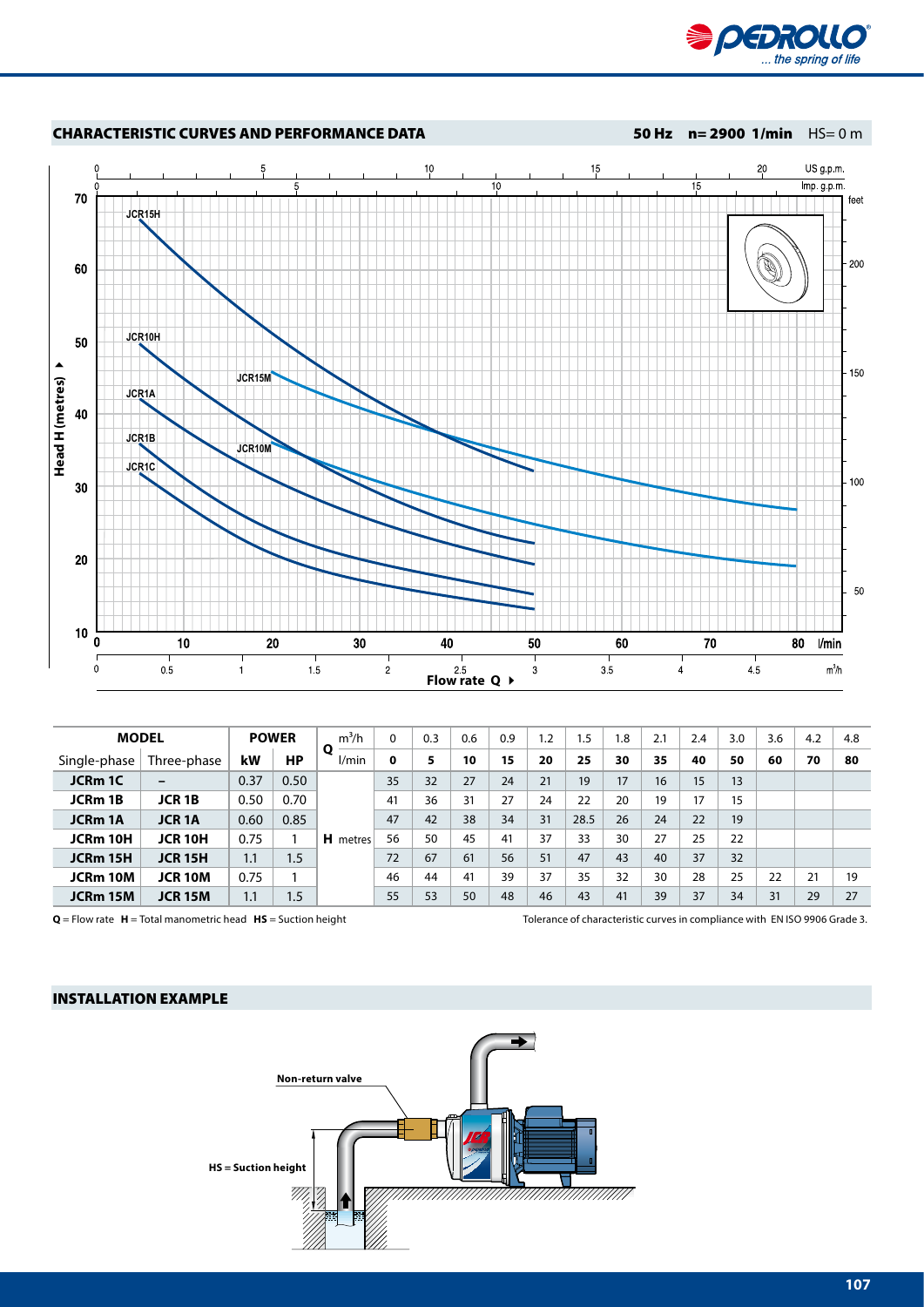# **JCR**

|                | <b>POS. COMPONENT</b>  | <b>CONSTRUCTION CHARACTERISTICS</b>                                                              |                   |                 |                 |                  |            |  |
|----------------|------------------------|--------------------------------------------------------------------------------------------------|-------------------|-----------------|-----------------|------------------|------------|--|
| 1              | <b>PUMP BODY</b>       | Stainless steel AISI 304, complete with threaded ports in compliance with ISO 228/1              |                   |                 |                 |                  |            |  |
| $\overline{2}$ | <b>BODY BACKPLATE</b>  | Stainless steel AISI 304                                                                         |                   |                 |                 |                  |            |  |
| 3              | <b>NOZZLE ASSEMBLY</b> | Noryl GFN2V                                                                                      |                   |                 |                 |                  |            |  |
| 4              | <b>IMPELLER</b>        | Noryl GFN2V                                                                                      |                   |                 |                 |                  |            |  |
| 5              | <b>MOTOR SHAFT</b>     | Stainless steel EN 10088-3 - 1.4104                                                              |                   |                 |                 |                  |            |  |
| 6              | <b>MECHANICAL SEAL</b> | <b>Pump</b>                                                                                      | Seal              | <b>Shaft</b>    |                 | <b>Materials</b> |            |  |
|                |                        | Model                                                                                            | <b>Model</b>      | <b>Diameter</b> | Stationary ring | Rotational ring  | Elastomer  |  |
|                |                        | JCR 1C-B-A                                                                                       | <b>AR-12</b>      | $Ø$ 12 mm       | Ceramic         | Graphite         | <b>NBR</b> |  |
|                |                        | <b>JCR 10-15</b>                                                                                 | <b>AR-14</b>      | $Ø$ 14 mm       | Ceramic         | Graphite         | <b>NBR</b> |  |
| $\overline{ }$ | <b>BEARINGS</b>        | <b>Pump</b>                                                                                      | <b>Model</b>      |                 |                 |                  |            |  |
|                |                        | JCR 1C-B-A                                                                                       | 6201 ZZ / 6201 ZZ |                 |                 |                  |            |  |
|                |                        | <b>JCR 10H-M / 15H-M</b>                                                                         | 6203 ZZ / 6203 ZZ |                 |                 |                  |            |  |
| 8              | <b>CAPACITOR</b>       | Pump                                                                                             | Capacitance       |                 |                 |                  |            |  |
|                |                        | Single-phase                                                                                     | (230 V or 240 V)  |                 | (110 V)         |                  |            |  |
|                |                        | JCRm 1C                                                                                          | 10 $\mu$ F 450 VL |                 | 25 µF 250 VL    |                  |            |  |
|                |                        | JCRm 1B                                                                                          | 10 µF 450 VL      |                 | 25 µF 250 VL    |                  |            |  |
|                |                        | <b>JCRm 1A</b>                                                                                   | 14 µF 450 VL      |                 | 25 µF 250 VL    |                  |            |  |
|                |                        | JCRm 10H-M                                                                                       | 20 µF 450 VL      |                 | 60 µF 300 VL    |                  |            |  |
|                |                        | JCRm 15H-M                                                                                       | 25 µF 450 VL      |                 | 60 µF 300 VL    |                  |            |  |
| 9              | <b>ELECTRIC MOTOR</b>  | <b>JCRm:</b> single-phase 230 V - 50 Hz with thermal overload protector built-in to the winding. |                   |                 |                 |                  |            |  |

**JCR**: three-phase 230/400 V - 50 Hz.

➠ **Pumps fitted with the three-phase motor option offer IE2 (IEC 60034-30) class high performance**

- Insulation: F class.
- Protection: IP X4.